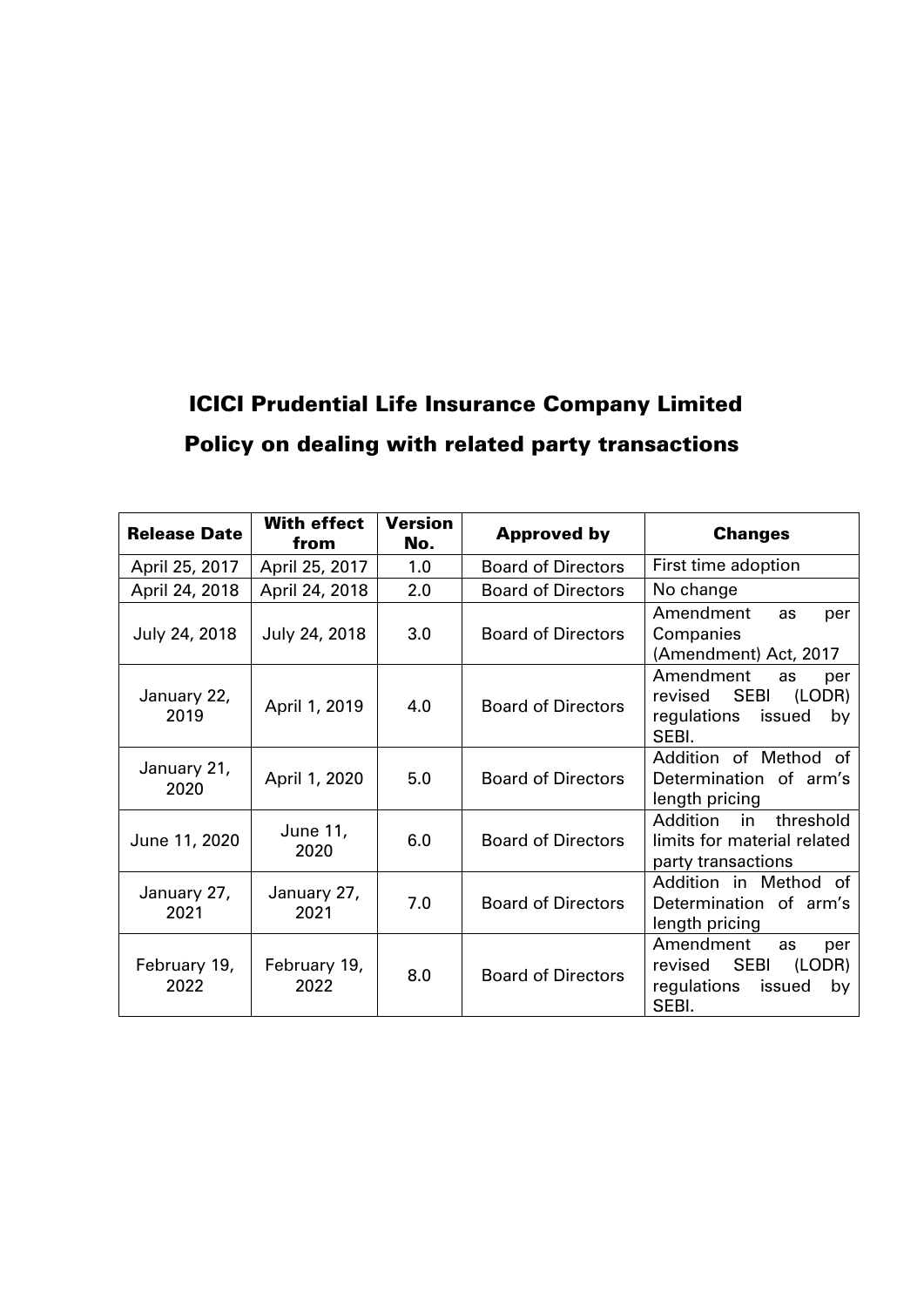# I. Background

The Companies Act, 2013 ('Companies Act' or 'the Act') has introduced sections 177, 184 and 188, which contain provisions regarding related party transactions. These sections, along with the relevant Rules framed under the Companies Act, have introduced certain compliance and approval requirements regarding the related party transactions. Further, Regulation 23 of Securities and Exchanges Board of India (Listing Obligations and Disclosure Requirements) Regulations 2015 (Regulation) has also introduced certain approval requirements regarding the related party transactions. Regulation 23 requires the listed companies to formulate a policy on dealing with related party transactions. Such a policy is also mandated by the Guidelines on Corporate Governance, 2016 as released by the Insurance Regulatory and Development Authority of India.

Accordingly, the Board of Directors (the Board) of ICICI Prudential Life Insurance Company Limited (the Company) has adopted the following policy with regard to related party transactions.

# II. Definitions

# "Arm's length basis"

In terms of the Companies Act, the expression 'arm's length transaction means a transaction between two related parties that is conducted as if they were unrelated, so that there is no conflict of interest.

A transaction with a related party will be considered to be on arm's length basis if the key terms, including pricing of the transaction, taken as a whole, are comparable with those of similar transactions if they would have been undertaken with unrelated parties.

It may be noted that this policy framework, including the definitions above, is meant solely for the purposes of compliance with related party transaction requirements under Companies Act, 2013 and Regulation 23. The above terms may have different connotations for other purposes like disclosures in the financial statements, which are governed by applicable regulations, accounting standards, regulatory guidelines etc.

"Material related party transaction" as per Regulation 23 means a transaction with a related party if the transaction/transactions to be entered into individually or taken together with previous transactions during a financial year, exceeds *₹* 10.00 billion or 10% of the annual consolidated turnover of the listed entity as per the last audited financial statements of the listed entity, whichever is lower.

Transaction(s) involving payments made to a related party with respect to brand usage or royalty shall be considered material if the transaction(s) to be entered into individually or taken together with previous transactions during a financial year, exceed 5% of the annual consolidated turnover of the listed entity as per the last audited financial statements of the listed entity.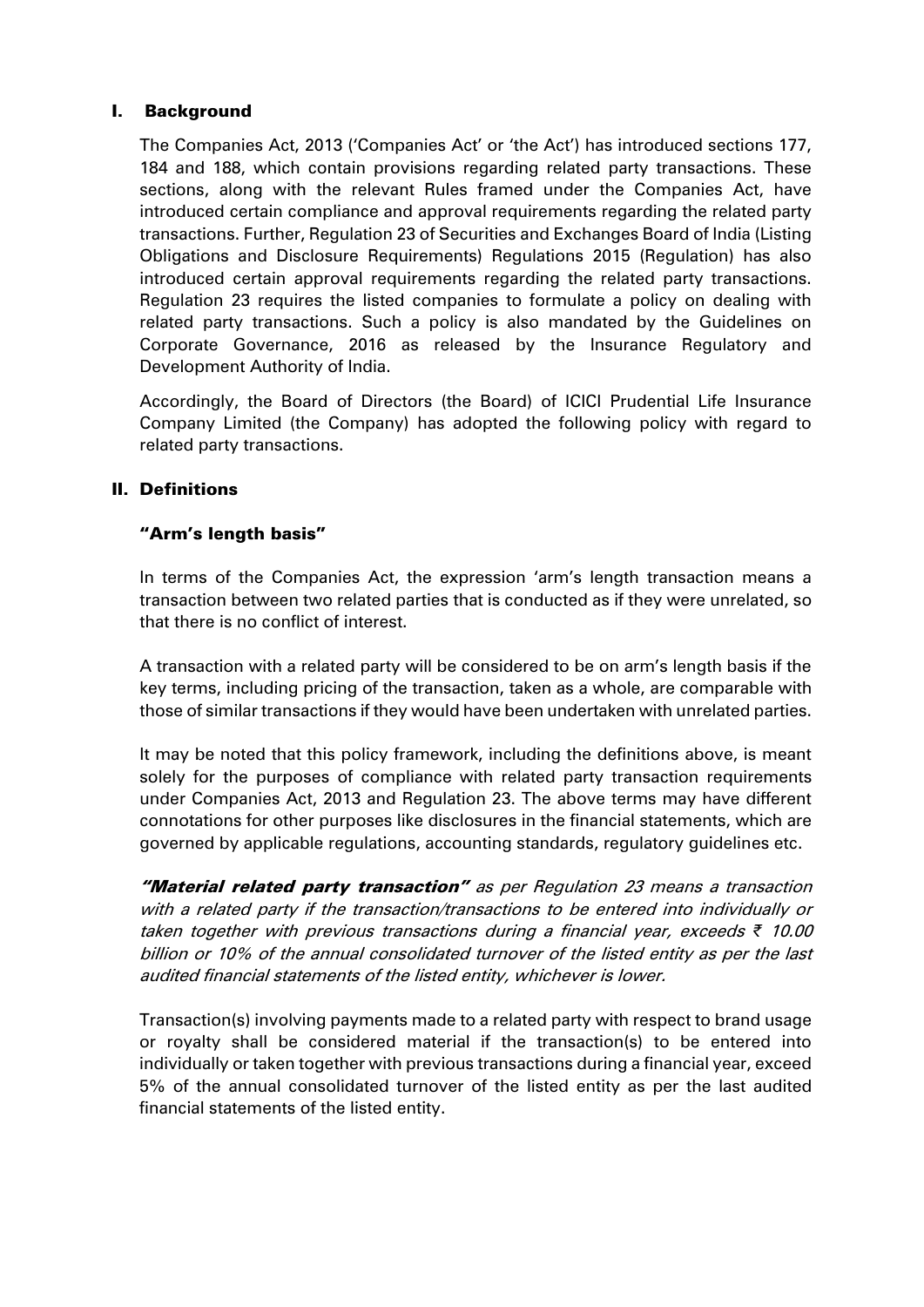"Material modification", subsequent to entering into a contract or arrangement for a related party transaction, will mean a change in the basis of pricing of the contract by which the overall pricing or rates under a contract changes by more than 20%. Provided that the aggregate value of the transactions under the contract during the previous financial year or current financial year till the date of modification was more than  $\bar{\tau}$  1.00 billion. Provided further, a contract or arrangement where same pricing or rates are offered uniformly to similar class of customers/service providers will be exempt from the scope of material modification.

"Turnover" has been defined as the aggregate value of the realization of amount made from sale, supply or distribution of goods or on account of services rendered, or both, by the Company during a financial year. Accordingly, for the Company, the 'turnover' will be considered as the 'Total Income', i.e. premium income + other income.

"Related party" has been defined in the Companies Act, 2013, in Accounting Standard 18 ('AS 18') and in SEBI (LODR) Regulations, 2015 as amended.

Definitions as per the respective regulations are given below; for the purposes of this policy, definitions as amended from time to time, shall be considered.

# a. Under the Companies Act, 2013:

As per section 2 (76) of the Act, 'related party' with reference to a company means:

- i. A director or his relative. Section 2(77) of the Act defines 'relative' as one who is related to another if:
	- 1. They are members of a Hindu Undivided Family (HUF); or
	- 2. They are husband and wife; or
	- 3. One person is related to the other as father (including step-father), mother (including step-mother), son (including step-son), son's wife, daughter, daughter's husband, brother (including step-brother), sister (including stepsister)
- ii. A key managerial personnel (KMP) or his relative. In terms of section 2(51) of the Act, 'KMP' in relation to a company means:
	- 1. The Chief Executive Officer or the Managing Director or the manager
	- 2. The Company Secretary;
	- 3. The Whole-time Director;
	- 4. The Chief Financial Officer;
	- 5. Such other officer, not more than one level below the directors who is in whole-time employment, designated as KMP by the Board; and
	- 6. Such other officer as may be prescribed
- iii. A firm, in which a director, manager or his relative is a partner

In terms of section 2(53) of the Act, 'manager' means an individual who, subject to the superintendence, control and direction of the Board of Directors, has the management of the whole, or substantially the whole, of the affairs of a company, and includes a director or any other person occupying the position of a manager, by whatever name called, whether under a contract of service or not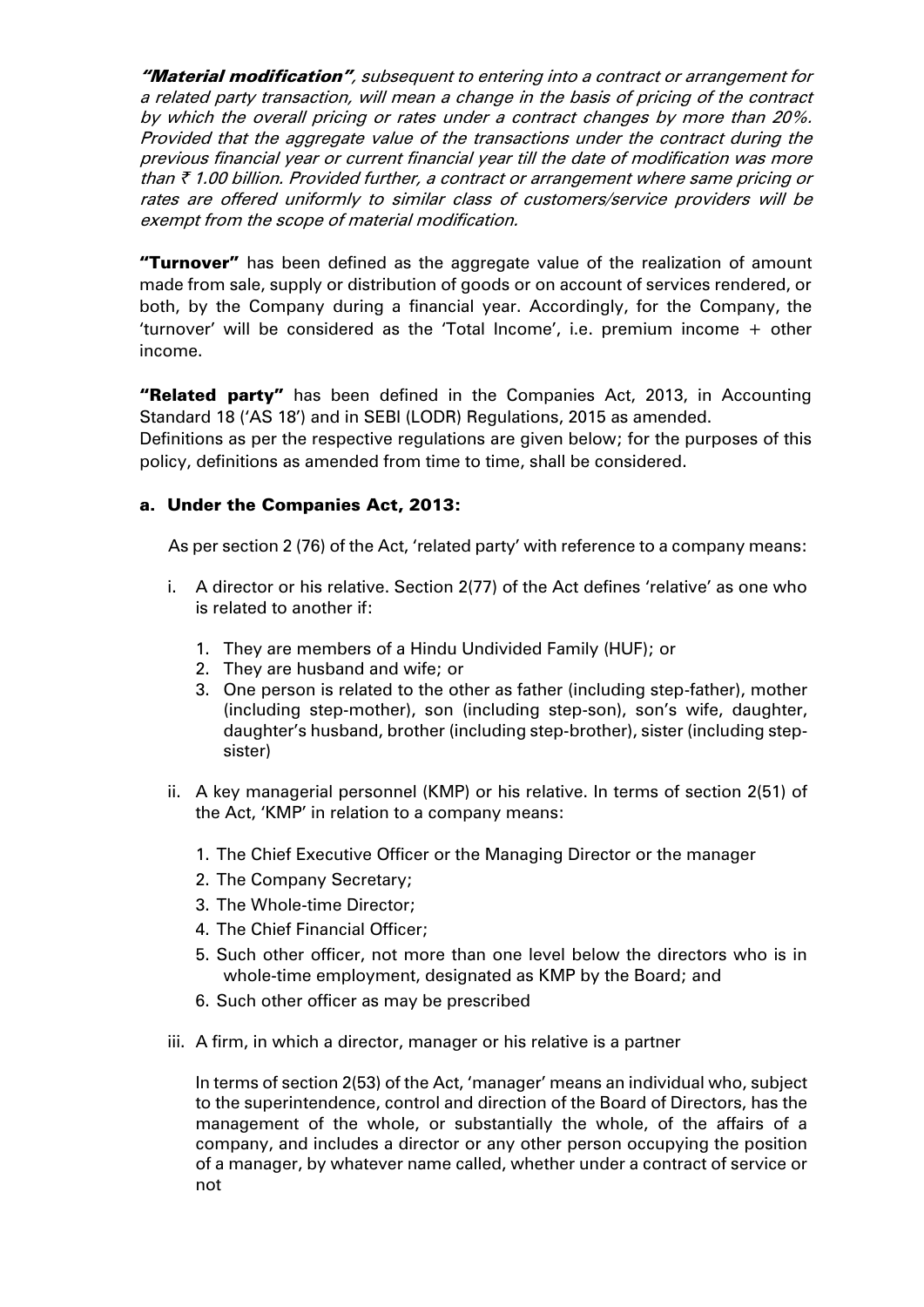- iv. A private company in which a director or manager or his relative is a member or director
- v. A public company in which a director or manager is a director and holds along with his relatives, more than two per cent of its paid-up share capital
- vi. Any body corporate whose Board of Directors, Managing Director or manager is accustomed to act in accordance with the advice, directions or instructions of a director or manager
- vii. Any person on whose advice, directions or instructions a director or manager is accustomed to act:

Provided that nothing in sub clauses (vi) and (vii) shall apply to the advice, directions or instructions given in a professional capacity;

- viii. Any body corporate which is:
	- 1. A holding, subsidiary or an associate company of such company;
	- 2. A subsidiary of a holding company to which it is also a subsidiary; or
	- 3. An investing company or the venturer of the company

The "investing company or the venturer of a company" means a body corporate whose investment in the company would result in the company becoming an associate company of the body corporate.

ix. A director other than an independent director or key managerial personnel of the Holding Company or his relative with reference to a company (as per Companies (Meetings of Board and its Powers) Rules, 2014).

In clauses (vi) and (vii) above, there is a criterion of 'accustomed to act' for identification of related parties. While Act does not contain a guidance on this criterion, the following general propositions would be considered:

- A general conduct indicating that one is in the habit of carrying out the instructions or directions of the third person concerned, which may involve non-exercise of own discretion or judgment by the concerned person (or Board of Directors) and acting in accordance with the directions or instructions of the third person
- Holding of more than 50% voting power or control over the composition of majority of Board of Directors by any body corporate or individual, directly or indirectly. In such cases the Board of the former company can be deemed to be accustomed to act in accordance with the directors or instructions of the latter.

#### b. Under AS 18:

Related party relationships are described under AS 18, as follows:

- i. Enterprises that directly, or indirectly through one or more intermediaries, control, or are controlled by, or are under common control with, the reporting enterprise (this includes holding companies, subsidiaries and fellow subsidiaries);
- ii. Associates and joint ventures of the reporting enterprise and the investing party or venturer in respect of which the reporting enterprise is an associate or a joint venture;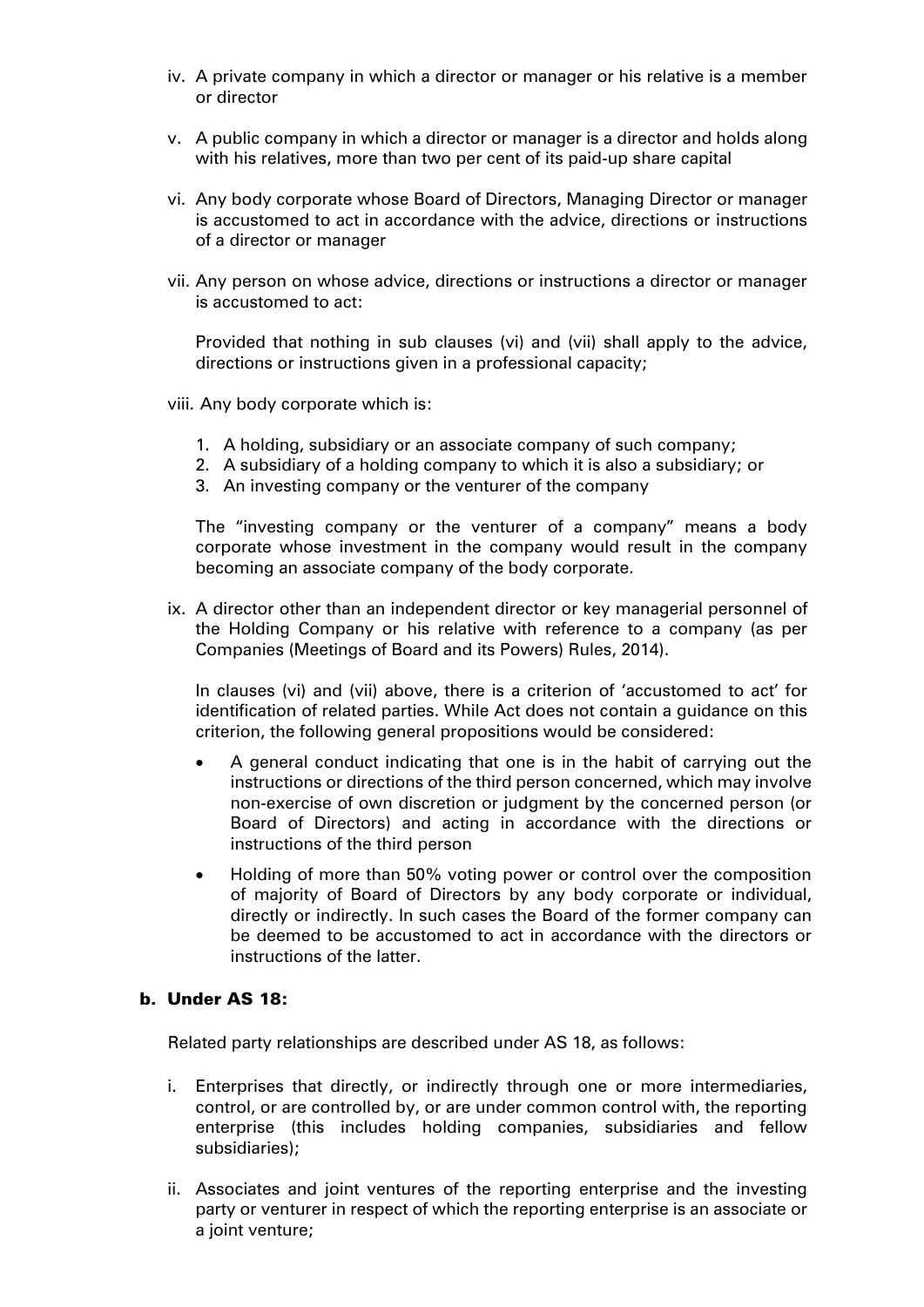- iii. Individuals owning, directly or indirectly, an interest in the voting power of the reporting enterprise that gives them control or significant influence over the enterprise, and relatives of any such individual;
- iv. Key management personnel and relatives of such personnel;
- v. Enterprises over which any person described in (3) or (4) is able to exercise significant influence. This includes enterprises owned by directors or major Shareholders of the reporting enterprise and enterprises that have a member of key management in common with the reporting enterprise.

# c. Under SEBI (LODR) Regulations, 2015:

An entity shall be considered as related party to the Company if:

- i. Such entity is a related party under Section 2(76) of the Companies Act, 2013; or
- ii. Such entity is a related party under the applicable accounting standards.

#### Provided that:

- (a) Any person or entity forming a part of the promoter or promoter group of the listed entity; or
- (b) Any person or any entity, holding equity shares:
	- (i) Of twenty per cent or more; or
	- (ii) Of ten per cent or more, with effect from April 1, 2023;

in the listed entity either directly or on a beneficial interest basis as provided under section 89 of the Companies Act, 2013, at any time, during the immediate preceding financial year; shall be deemed to be a related party.

**Related party transaction** means a transaction involving a transfer of resources, services or obligations between:

- A listed entity or any of its subsidiaries on one hand and a related party of the listed entity or any of its subsidiaries on the other hand; or
- A listed entity or any of its subsidiaries on one hand, and any other person or entity on the other hand, the purpose and effect of which is to benefit a related party of the listed entity or any of its subsidiaries, with effect from April 1, 2023; regardless of whether a price is charged and a "transaction" with a related party shall be construed to include a single transaction or a group of transactions in a contract:

Provided that the following shall not be a related party transaction:

- a) The issue of specified securities on a preferential basis, subject to compliance of the requirements under the Securities and Exchange Board of India (Issue of Capital and Disclosure Requirements) Regulations, 2018;
- b) The following corporate actions by the listed entity which are uniformly applicable/offered to all Shareholders in proportion to their shareholding: i. Payment of dividend;
	- ii. Subdivision or consolidation of securities;
	- iii. Issuance of securities by way of a rights issue or a bonus issue; and
	- iv. Buy-back of securities.
- (c) Acceptance of fixed deposits by banks/non-banking finance companies at the terms uniformly applicable/offered to all Shareholders/public, subject to disclosure of the same along with the disclosure of related party transactions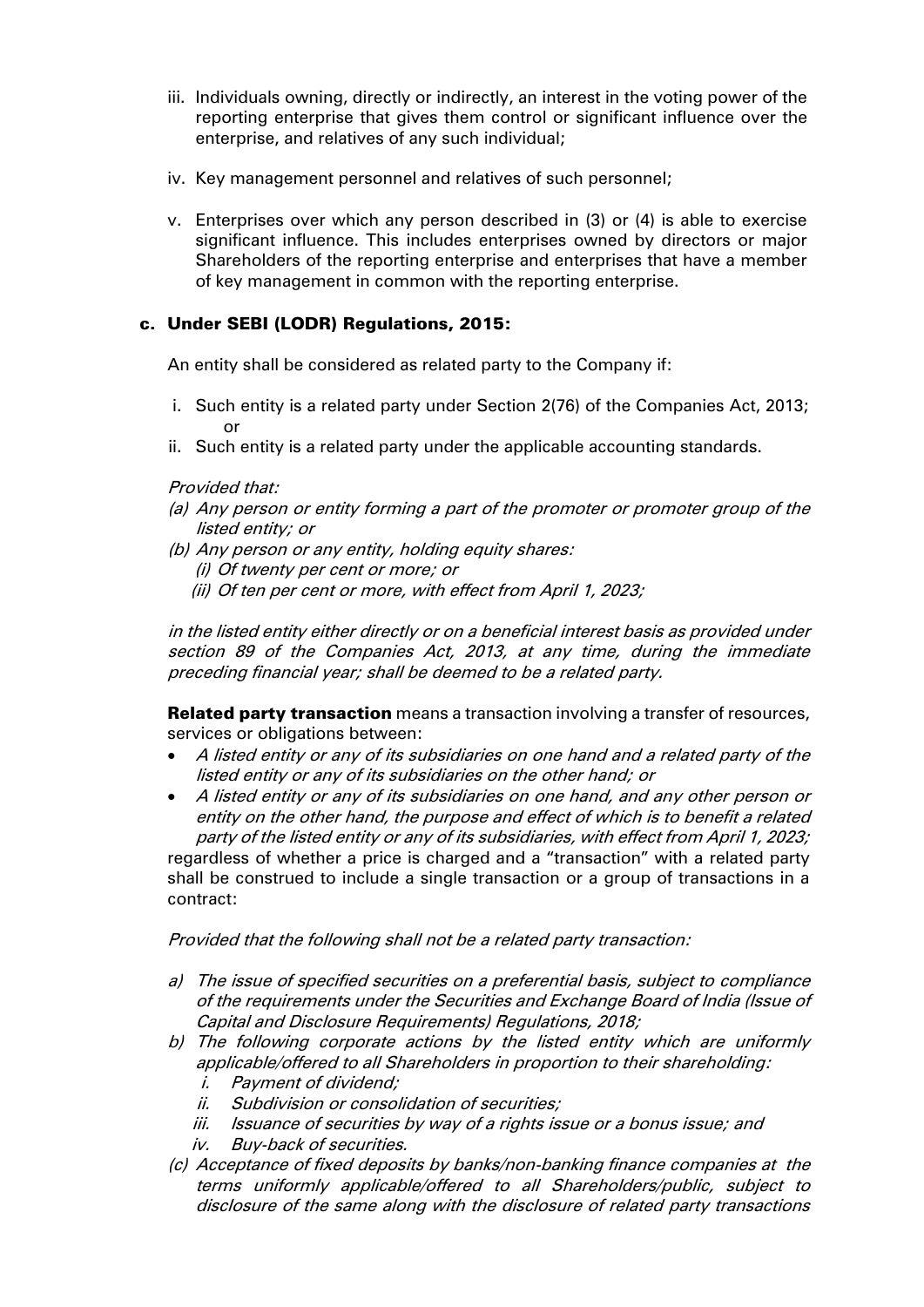every six months to the stock exchange(s), in the format as specified by the Board.

(d) Provided further that this definition shall not be applicable for the units issued by mutual funds which are listed on a recognised stock exchange(s)

"Holding company" in relation to one or more other companies, means a company of which such companies are subsidiary companies.

For this purpose, the expression "company" includes any body corporate.

"Subsidiary company" or "subsidiary", in relation to any other company (that is to say the Holding Company), means a company in which the Holding Company:

- i. Controls the composition of the Board of Directors; or
- ii. Exercises or controls more than one-half of the total voting power either at its own or together with one or more of its subsidiary companies.

Provided that such class or classes of holding companies as may be prescribed shall not have layers of subsidiaries beyond such numbers as may be prescribed.

Explanation — For the purposes of this clause:

- i. A company shall be deemed to be a subsidiary company of the Holding Company even if the control referred to in sub-clause (i) or sub-clause (ii) is of another subsidiary company of the Holding Company
- ii. The composition of a company's Board of Directors shall be deemed to be controlled by another company if that other company by exercise of some power exercisable by it at its discretion can appoint or remove all or a majority of the directors;
- iii. The expression "company" includes any body corporate;
- iv. "Layer" in relation to a Holding Company means its subsidiary or subsidiaries;

"Associate company" in relation to another company, means a company in which that other company has a significant influence, but which is not a subsidiary company of the Company having such influence and includes a joint venture company.

"Significant influence" means control of at least twenty per cent of total voting power, or control of or participation in business decisions under an agreement.

"Joint venture" means a joint arrangement whereby the parties that have joint control of the arrangement have rights to the net assets of the arrangement.

"Total share capital" means the aggregate of the paid-up equity share capital and convertible preference share capital.

"Ordinary Course of Business" includes but not limited to a term for activities that are necessary, normal, and incidental to the business. These are common practices and customs of commercial transactions. The ordinary course of business covers the usual transactions, customs and practices related to the business.

The following factors are indicative of a transaction being in the ordinary course of business:

- i. The transaction is normal or otherwise unremarkable for the business
- ii. The transaction is frequent/regular
- iii. The transaction is a source of income for the business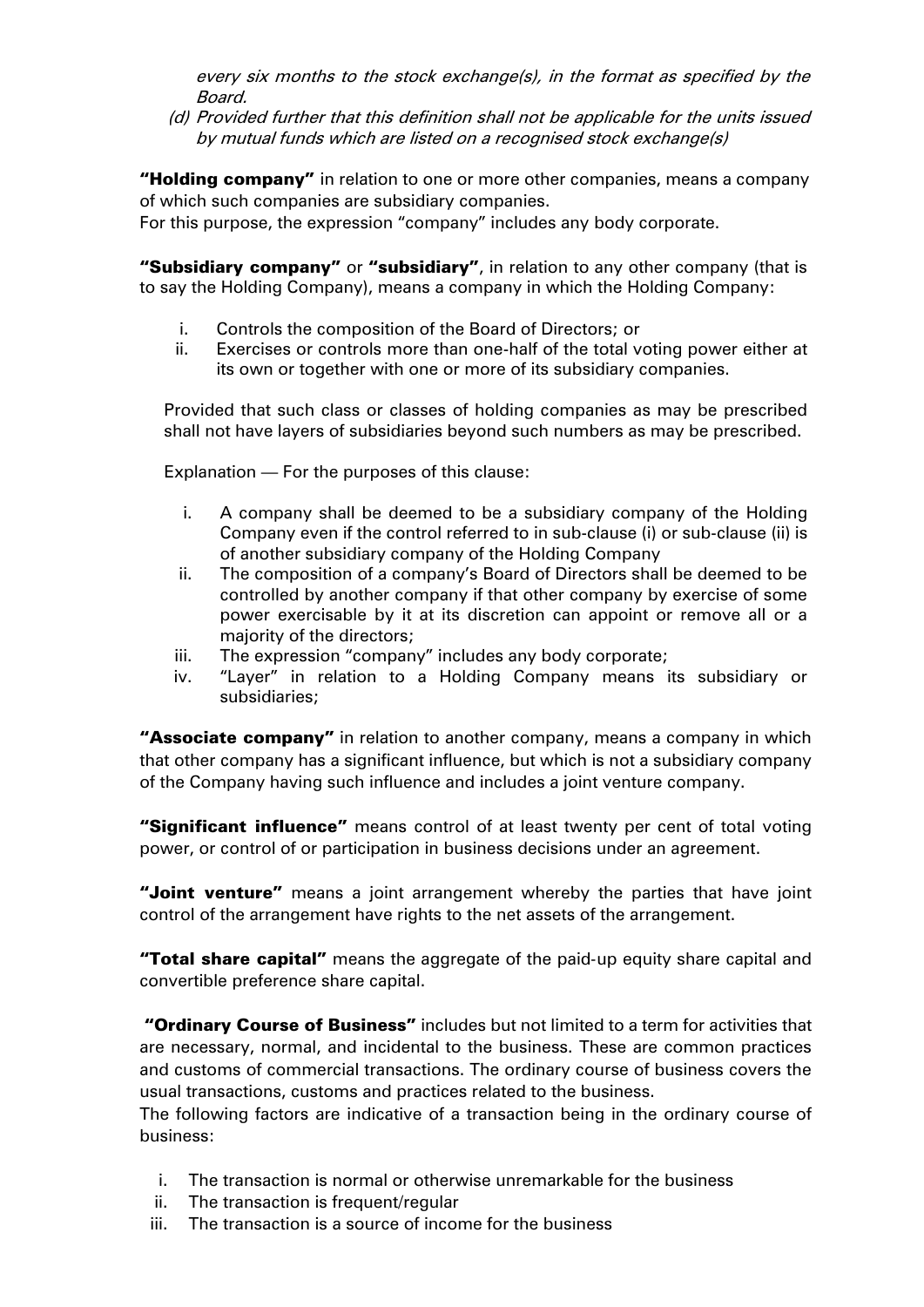iv. Transactions that are part of the standard industry practice, even though the Company may not have done it in the past.

These are not exhaustive criteria and the Company will have to assess each transaction considering its specific nature and circumstances. Some examples for Ordinary course of business are –

- a. Insurance services
- b. Distribution payout
- c. Expenses towards infrastructure sharing
- d. Expenses towards use of trademarks
- e. Investment transactions
- f. Banking transactions

#### III. Method of determination of arms' length pricing

For the purpose of compliance with arm's length principle both for indigenous and also for foreign transactions, an effective approach is a comparison with pricing of transactions with independent parties, which may involve comparison of the terms

- a. With those of an identical or similar transaction with one or more unrelated parties; or
- b. With known market terms for identical or similar transactions

Further, different types of transactions may require other methods of assessing arm's length principle.

- i. In the case of insurance cover given by the insurance company to the group companies or commission paid to group companies; the premium received or the commission paid are as per the product approved by IRDAI which would be considered as arm's length.
- ii. Compensation/reimbursement of expenses towards infrastructure sharing, deputation of employees and other expenses, including ESOPs and other arrangements among related parties are incurred on the basis of a cost sharing policy between the group entities, or internal cost and effort estimates of the respective entities.

#### IV. Approval of related party transactions

- A. Audit Committee
- i. All the transactions which are identified as related party transactions should be pre-approved by the Audit Committee before entering into such transaction. The Audit Committee shall consider all relevant factors while deliberating the related party transactions for its approval.
- ii. Any member of the Committee who has a potential interest in any related party transaction will recuse himself and abstain from discussion and voting on the approval of the related party transaction. Further only those members of the Audit Committee, who are independent directors, shall approve related party transactions. A related party transaction which is (i) not in the ordinary course of business, or (ii) not at arm's length price, would require approval of the Board of Directors or of Shareholders as discussed subsequently.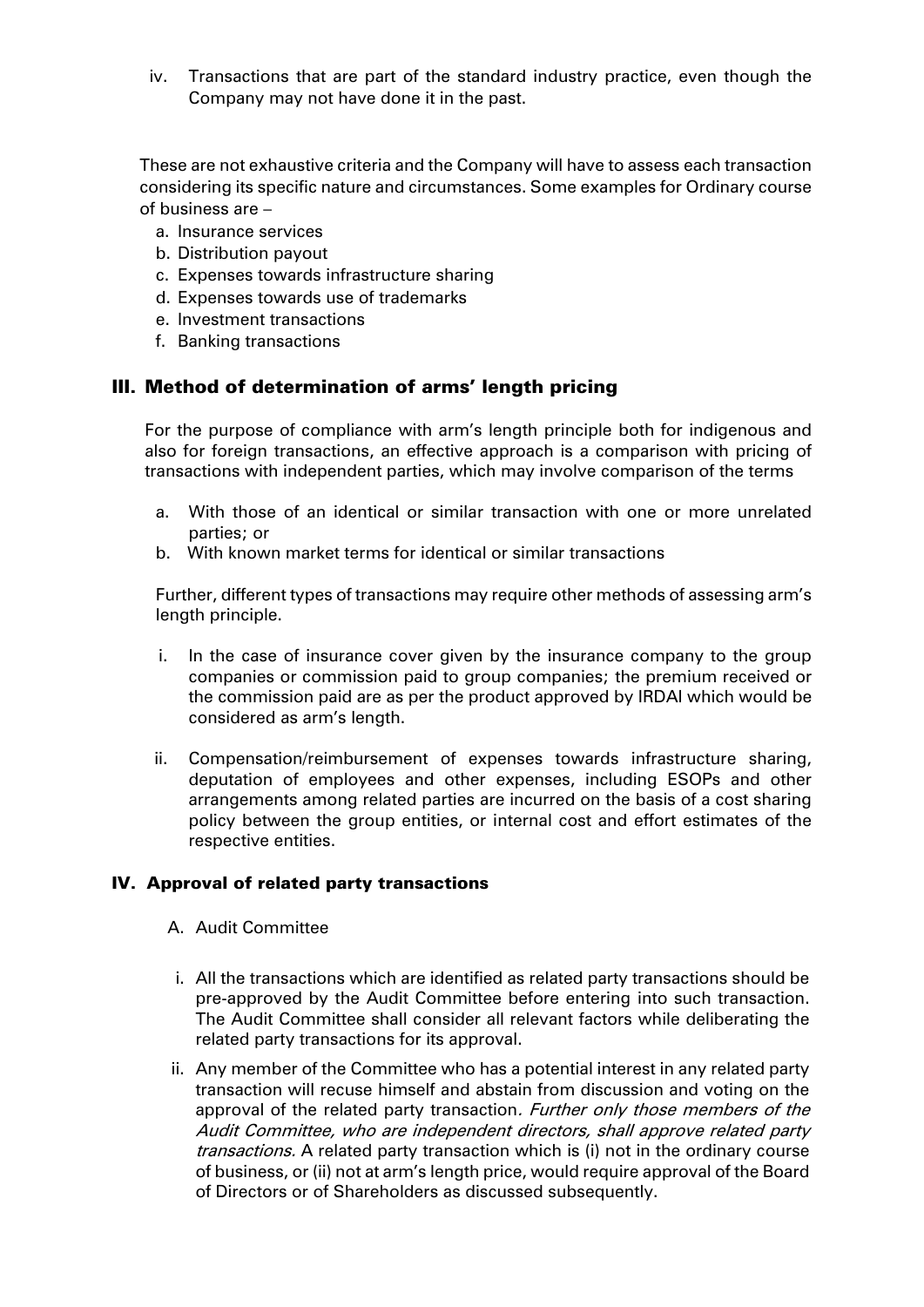- iii. The Audit Committee may grant omnibus approval for related party transactions which are repetitive in nature and subject to certain criteria/conditions as required under Regulation 23 and chapter XII, rule 6A of Companies (Meetings of Board and its Powers) rules, 2014 and such other conditions as it may consider necessary in line with this policy and in the interest of the Company. Such omnibus approval shall be valid for one financial year. Any subsequent material modification to related party transaction will require prior-approval of the Audit Committee.
- iv. Any transaction between subsidiary and its related parties & related parties of the Company will require prior approval of Audit Committee subject to value of transaction exceeding 10% of the annual consolidated turnover, as per the last audited financial statements of the Company for FY2023 and 10% of the annual standalone turnover, as per the last audited financial statements of the subsidiary from FY2024 onwards.
- v. A related party transaction entered into by the Company, which is not under the omnibus approval or otherwise pre-approved by the Committee, will be placed before the Committee for ratification.
- vi. In case of transaction, other than transactions referred to in section 188, and where Audit Committee does not approve the transaction, it shall make its recommendations to the Board
- vii. In case any transaction involving any amount not exceeding  $\bar{\tau}$  10.0 million is entered into by a director or officer of the Company without obtaining the approval of the Audit Committee and it is not ratified by the Audit Committee within three months from the date of the transaction, such transaction shall be voidable at the option of the Audit Committee and if the transaction is with the related party to any director or is authorized by any other director, the director concerned shall indemnify the Company against any loss incurred by it.
- viii. Provisions of clause 177(4)(iv) of the Act shall not apply to a transaction, other than a transaction referred to in section 188, between a Holding Company and its wholly owned subsidiary company.
- ix. Regulation 23 (2), (3), (4) shall not apply to a transactions between two whollyowned subsidiaries of the listed holding company, whose accounts are consolidated with such holding company and placed before the Shareholders at the general meeting for approval.
- B. Audit Committee of Holding Company

Any transaction between the Company and the related parties of the Holding Company and its subsidiaries, which are not related parties of the Company, will require prior approval of the Audit Committee of the Holding Company subject to the value of the transaction exceeding 10% of the annual consolidated turnover, as per the last audited financial statements of the Holding company for FY2023 and 10% of the annual standalone turnover, as per the last audited financial statements of the Company from FY2024 onwards.

C. Board of Directors

Under the Act, the consent of the Board of Directors is required, by a resolution at a meeting of the Board, for entering into related party transactions within the thresholds specified in section 188 of the Act and which are (i) not in the ordinary course of business, or (ii) not at an arm's length price.

In case any related party transactions are referred to the Board for its approval, the Board will consider such factors as, nature of the transaction, material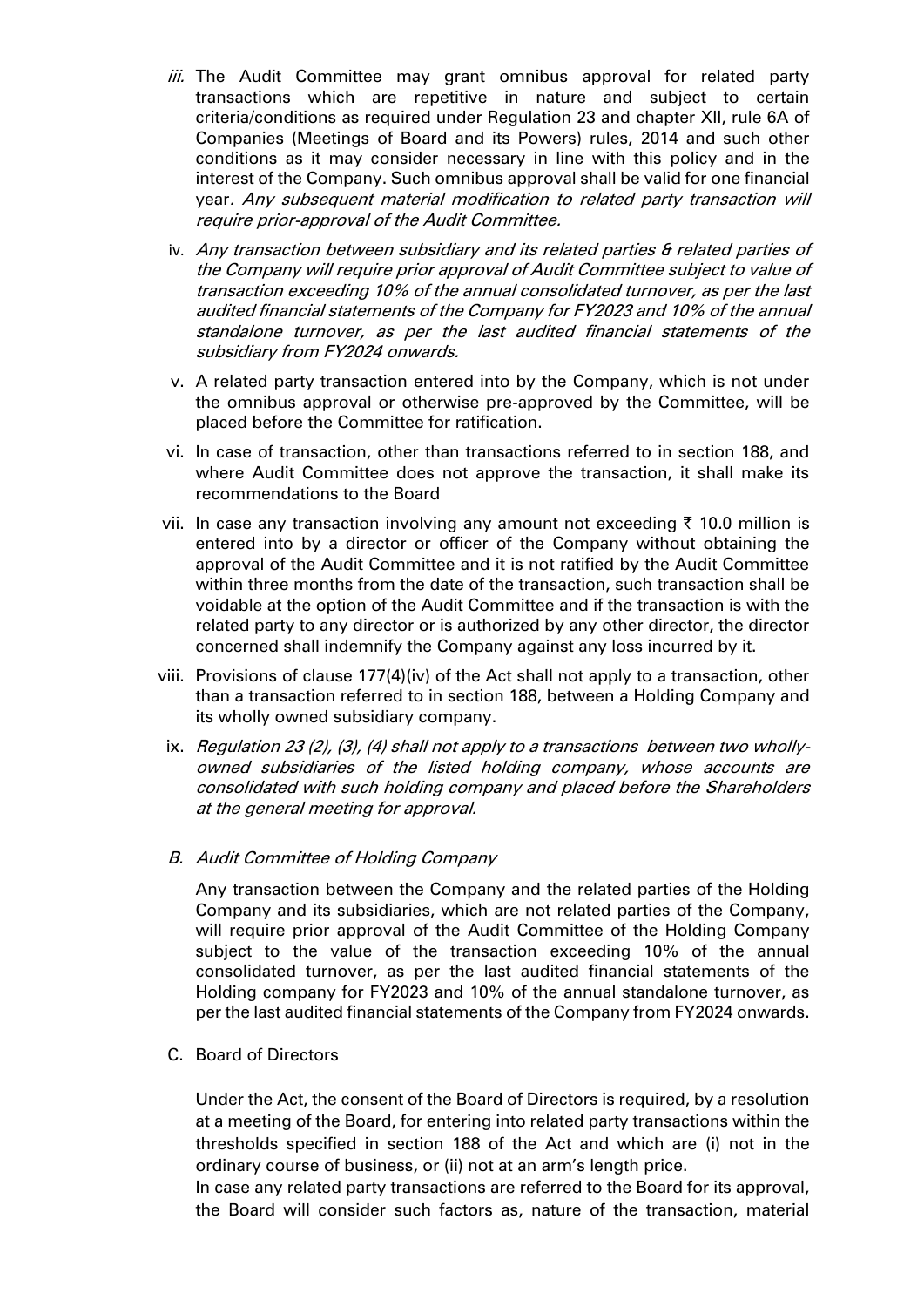terms, the manner of determining the pricing and the business rationale for entering into such transaction. On such consideration, the Board may approve the transaction or may require such modifications to transaction terms as it deems appropriate under the circumstances. Any member of the Board who has any interest in any related party transaction will rescue himself and abstain from discussion and voting on the approval of the related party transaction. The Company shall further disclose any conflict of interests to the Board for their management and control.

#### D. Shareholders

If a related party transaction is (i) a material transaction & subsequent material modification as per Regulation 23 or (ii) not in the ordinary course of business, or not at arm's length price and exceeds certain thresholds prescribed under section 188 of the Act, it shall require Shareholders' approval by a resolution. In such a case, any member who is a related party, shall not vote on resolution passed for approving such related party transaction.

However, such transactions entered into between a Holding Company and its wholly owned subsidiary, two wholly-owned subsidiaries of the listed holding company whose accounts are consolidated with such holding company and placed before the Shareholders at the general meeting for approval, do not require approval of Shareholders.

#### E. Shareholders of Holding Company

Any material transaction, including subsequent material modifications, between the Company and the related parties of the Holding Company and its subsidiaries, which are not related parties of the Company, will require prior approval of the Shareholders of the Holding Company.

# V. Threshold limits for material & material modifications for related party transactions

In furtherance to the "material related party transaction" as articulated in the point II above, a transaction with a related party except transactions pertaining to brand usage or royalty, entered individually or taken together with previous transactions during a financial year, exceeding  $\bar{\zeta}$  10.00 billion or 10% of the annual consolidated turnover (premium income plus other income) of the Company, as per the last audited financial statements of the Company, whichever is lower shall be considered material related party transaction.

For transactions involving payments to a related party with respect to brand usage or royalty, entered individually or taken together with previous transactions during a financial year, of maximum value, in excess of 5% of the annual consolidated turnover (premium income plus other income) of the Company, as per the last audited financial statements of the Company, shall be considered material related party transaction.

Material modification, subsequent to entering into a contract or arrangement for a related party transaction, will mean a change in the basis of pricing of the contract by which the overall pricing or rates under a contract changes by more than 20%. Provided that the aggregate value of the transactions under the contract during the